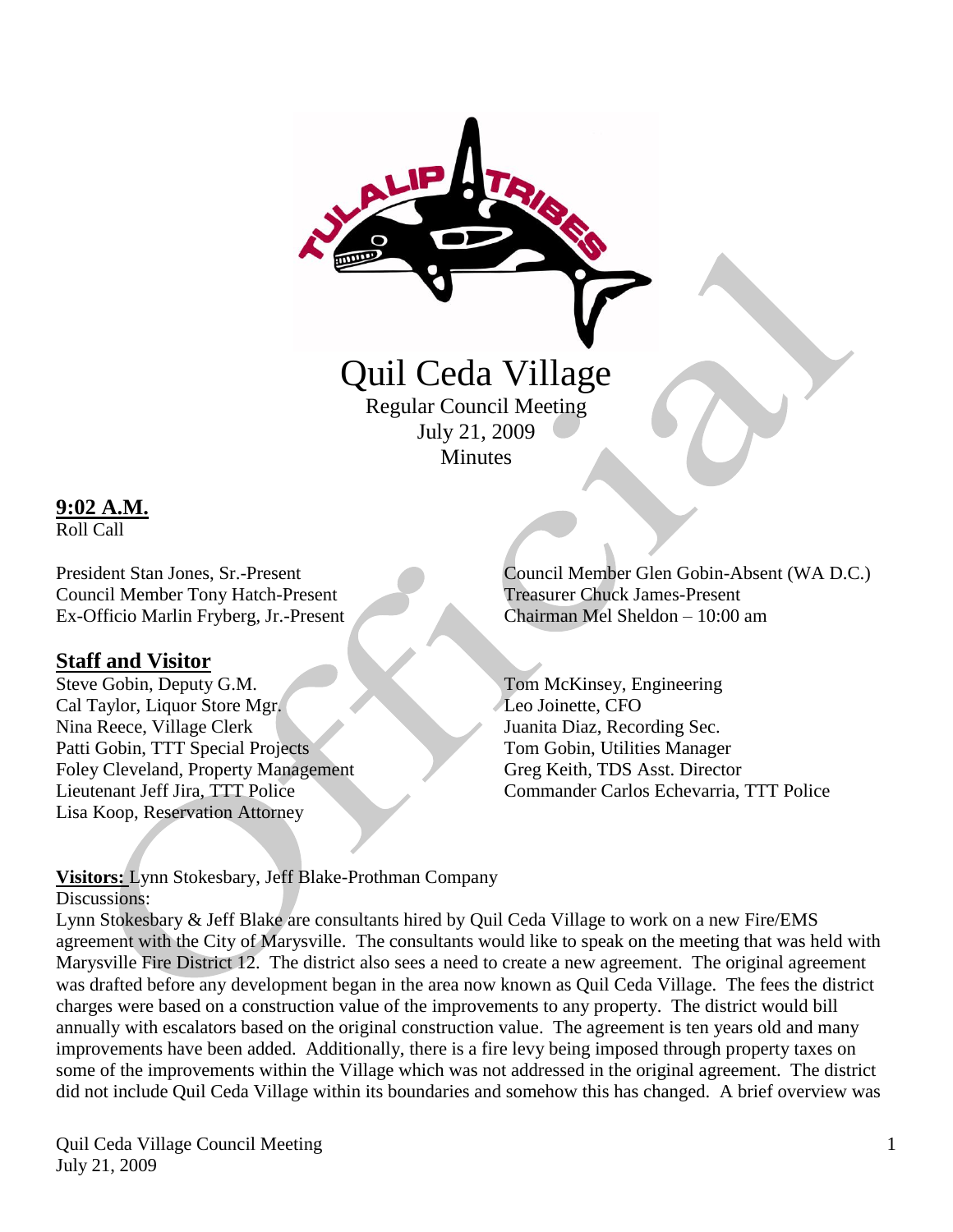provided on how the State of Washington establishes fire districts and the area they serve. The Village would like to look at options for a new agreement. Other districts collect based on an "assessed value" to improvements. The Village agreement uses the original construction value rather than re-assessing the improvements on a regular basis. The district was involved in the construction of the Tulalip Resort. Representatives from the district went over construction plans and inspected the building as it progressed. Several costly changes were made to accommodate the district. The Resort is the first high rise building of its type in north Snohomish County. The district used the property to train staff. The Village would like the district to provide regular reports on Fire/EMS services and training as well as all revenue and expenses by the district within the Village. Before the Resort was built the Tribe was paying approximately \$150,000 a year but once the Resort was built, the cost was going to double. The Resort was built with more than a million dollars in additional fire safety improvements at the request of the district. Other services are being provided by the district and both parties want to make sure that the Village is being assessed a reasonable fee for those services. The district wants to make sure that the tax payers are not supplementing the services provided to the Village. The invoices are sent separately to all the entities of the Village and Tribe. The Clerk has asked for copies of those invoices. The tenants of the Tribe located within the Village are paying fees through property taxes imposed on their improvements. The Tribe donates money every year to District 12, 15 and others that provide backup support to these two districts. The consultants need to find out how much the district collects on behalf of all taxes and fees collected west of I-5 and within District 12 boundaries. Initial observation of the agreement is it needs revisions with an annual/semi annual meeting between the District 12 and the Village and performance reporting. The consultants should do a comparison with other tribes and fire districts to see how agreements for services are handled. How do fire districts incorporate other governments within their districts such as county, state or federal properties and how are those Fire/EMS fees collected for those governments. The Village Council would like to meet with District 12 with a report given.

#### **1) Motion made by Tony Hatch to approve the agenda for the regular Village Council Meeting of July 21, 2009.**

Seconded Questions: Additions to the agenda should be: 1)  $116<sup>th</sup>$  Street 2) An update on the Fueling Station 2 For 0 Against Motion carried

#### **2) Motion made by Tony Hatch to approve the minutes for the regular Village Council Meeting of June 19, 2009.**

Seconded Questions: 2 For 0 Against Motion carried

# **Marysville Fire District 12**

3) See above notes "Visitors"

## **Law Enforcement**

4) Police Report-Commander Echevarria, Lieutenant Jeff Jira Handout provided with statistics for the past 30 days.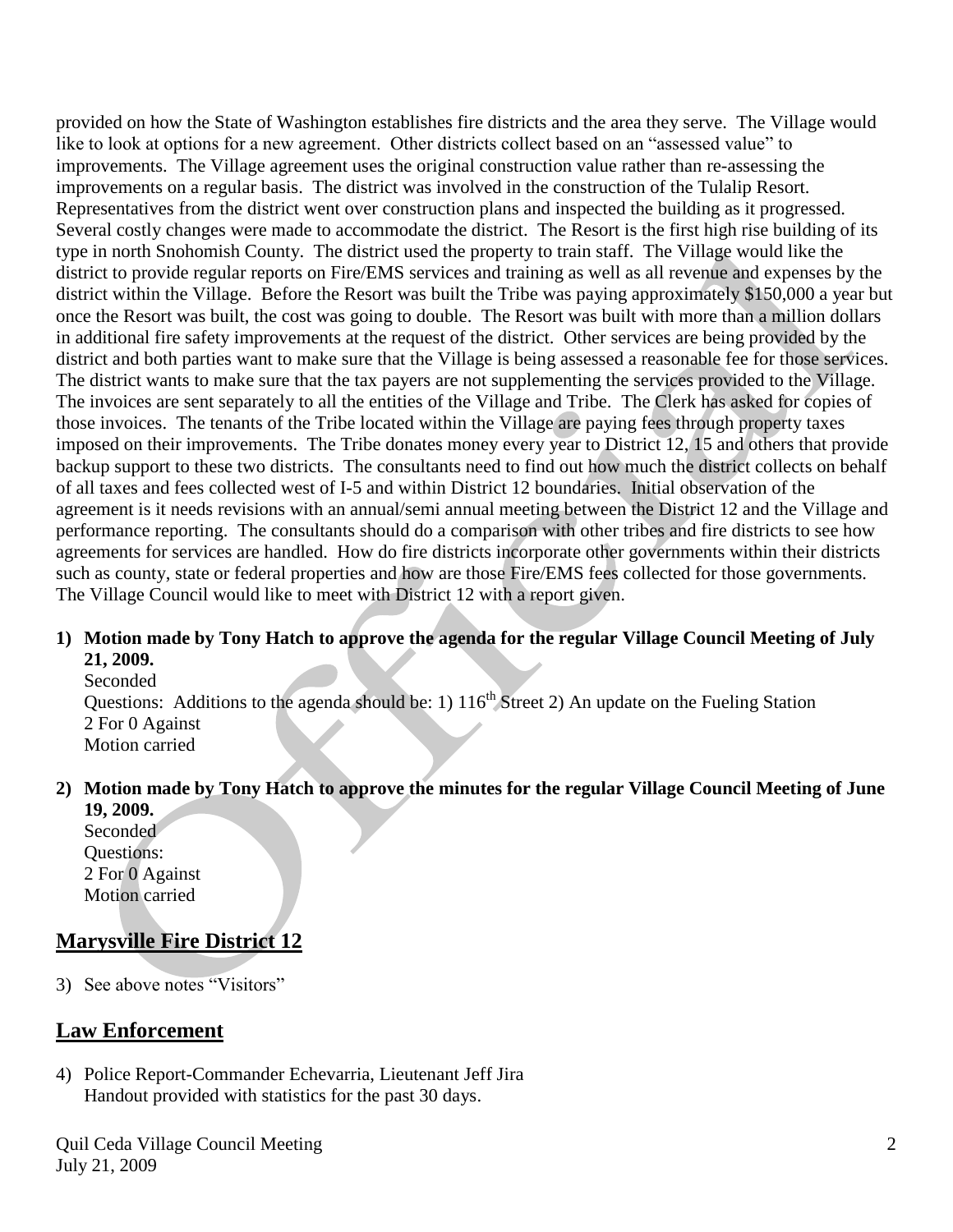The Board of Directors and Boom City committee need to have a discussion regarding Ordinance 52. A meeting with Quil Ceda Village, Board of Directors, and Boom City also needs to take place. The Village Council would like to welcome Lieutenant Jira to the Village.

## **Engineering**

5) Affiliated Tribes of Northwest Indians Economic Development Corporation --Northwest Tribal Energy Group Account annual dues, \$7,500.00.

Discussions: Tom McKinsey, Steve Gobin,

 Staff has been part of this sub-group for a while researching different ways for energy. Staff would like to renew the annual membership of \$7,500. This was not put in the Engineering budget for 2009. The General Manager recommends adjusting the Government Affairs budget to pay for this cost. Next year it needs to be included in the Engineering budget. Council is okay with participating with this group.

### **Finance**

**6) Motion made by Tony Hatch to approve Resolution No 2009-013 transferring \$1,310,460.41 in 2009 tax revenue from the tax account to the QCV General Fund checking account to pay approved current year operational expenses.**

Seconded

Questions: This is the second transfer of funds for operational expenses in 2009.

2 For 0 Against Motion carried

**7) Motion made by Tony Hatch to approve Resolution No 2009-014 transferring \$22,194.86 in 2008 Restaurant Tax Revenue from the tax account received from Tulalip Casino\*Bingo in April 2008 for Quil Ceda Creek Casino tax receipts to the Tulalip Tribes which were inadvertently deposited into Quil Ceda Village.**

Seconded Questions: 2 For 0 Against Motion carried

## **Administration**

- 8) FYI- The Harvard Project would like to visit the Village and create a documentary film with The Harvard Project and Independent Production about current renaissance by Native Nations. The project would take place in fall 2009.
- 9) FYI QCV Building Repairs and Maintenance There are a number of issues for repairs and maintenance on the Quil Ceda Village buildings. Staff will bring back to the Council a budget and the cost.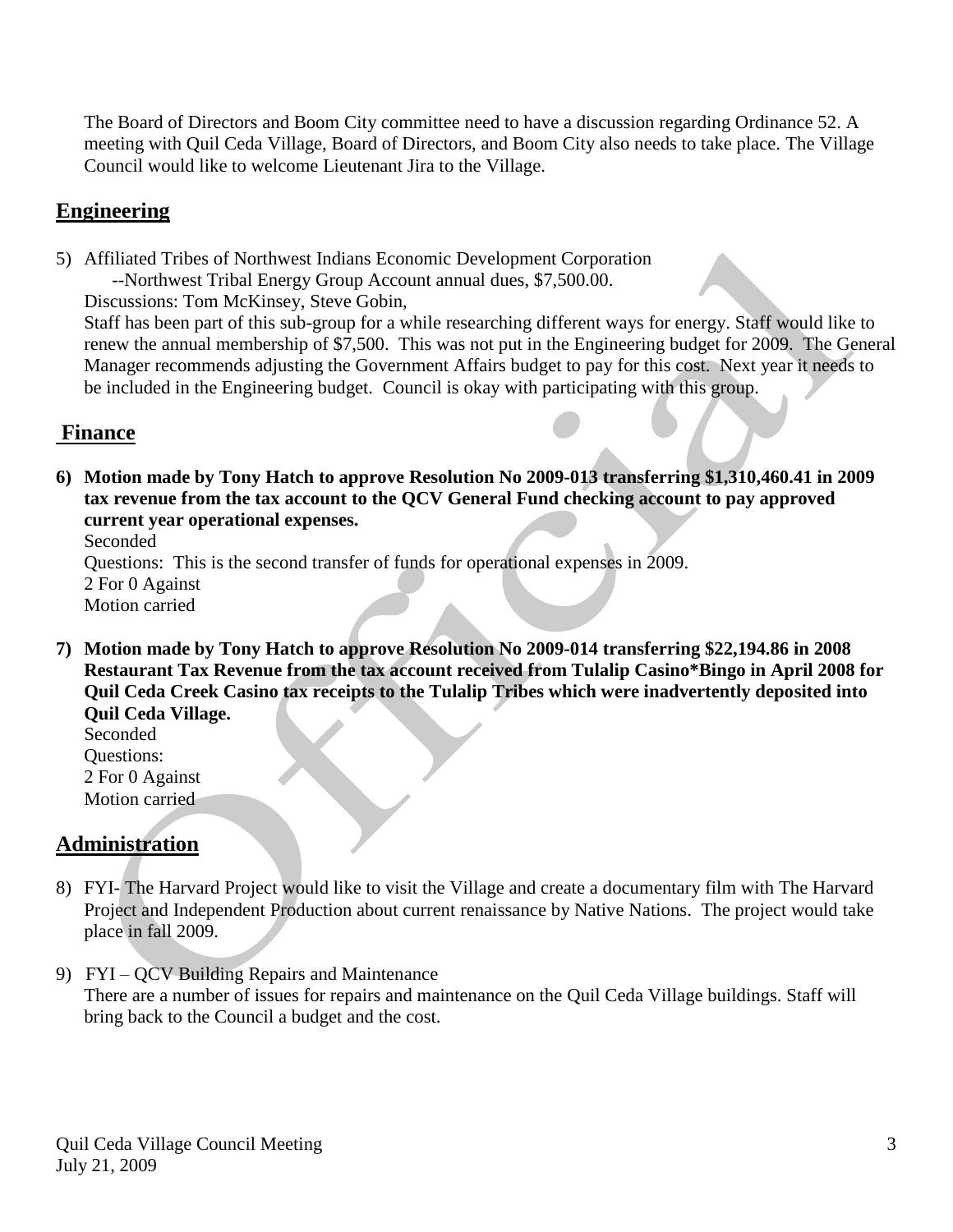# **Travel Report & Contracts under \$50K**

- 10) Travel Report-FYI
- 11) Contract under \$50K
	- a) Prothman \$10,000 QCV Fire Agreement

### **Budget Report as of April 30, 2009-FYI**

- 12) Administration & Tax Revenue Report attached
- 13) Construction & Economic Development Report attached
- 14) Engineering Services Report attached
- 15) Events & Entertainment Report attached
- 16) Finance Report attached
- 17) Government Affairs Report attached
- 18) Human Resources Report attached
- 19) Maintenance Report attached
- 20) Property Management Report attached
- 21) Tulalip Smoke Shop Report attached
- 22) Quil Ceda Smoke Shop Report attached
- 23) Tulalip Data Services & Broadband Report attached
- 24) Tulalip Pharmacy Report Attached
- 25) Utilities & Environmental Services Report attached

#### Fuel Station Project

Discussion: Steve Gobin, Leo Joinette, Tom Gobin, Tom McKinsey, Tony Hatch,

The Quil Ceda Village Utilities would like to run a 12 inch line to the fuel station. How much water is needed? Staff would like to install either a 12 inch or 18 inch pipe. Can QCV use their capital funds to extend out past boundaries? Yes, as long as Tulalip Utilities agrees to allow QCV into their area. Staff is also looking at the sewer issues and connections. Staff will proceed with the recommendations of using the Village staff to install the pipes. Staff will give the Village Council a complete report on the different options for discounts. The business proposals will also need to be brought forward to the Board of Directors. Staff would like to set a date with the Board of Directors to further discuss the Fuel Station. Staff will provide a resolution to the Tulalip Board of Directors Business committee for approval of signing authority to get bills paid from the strategic fund.

#### 116<sup>th</sup> Street Update

#### Discussion: Debbie Bray

The culvert project went out to bid and closed. Five responsive bids were received. Snohomish County was also present for the bid opening. The TERO compliance is included with the bid package. Staff is asking for a notice to proceed.

#### **CLOSED SESSION - Leasing**

#### Begin 11:00 am

Quil Ceda Village Council Meeting July 21, 2009